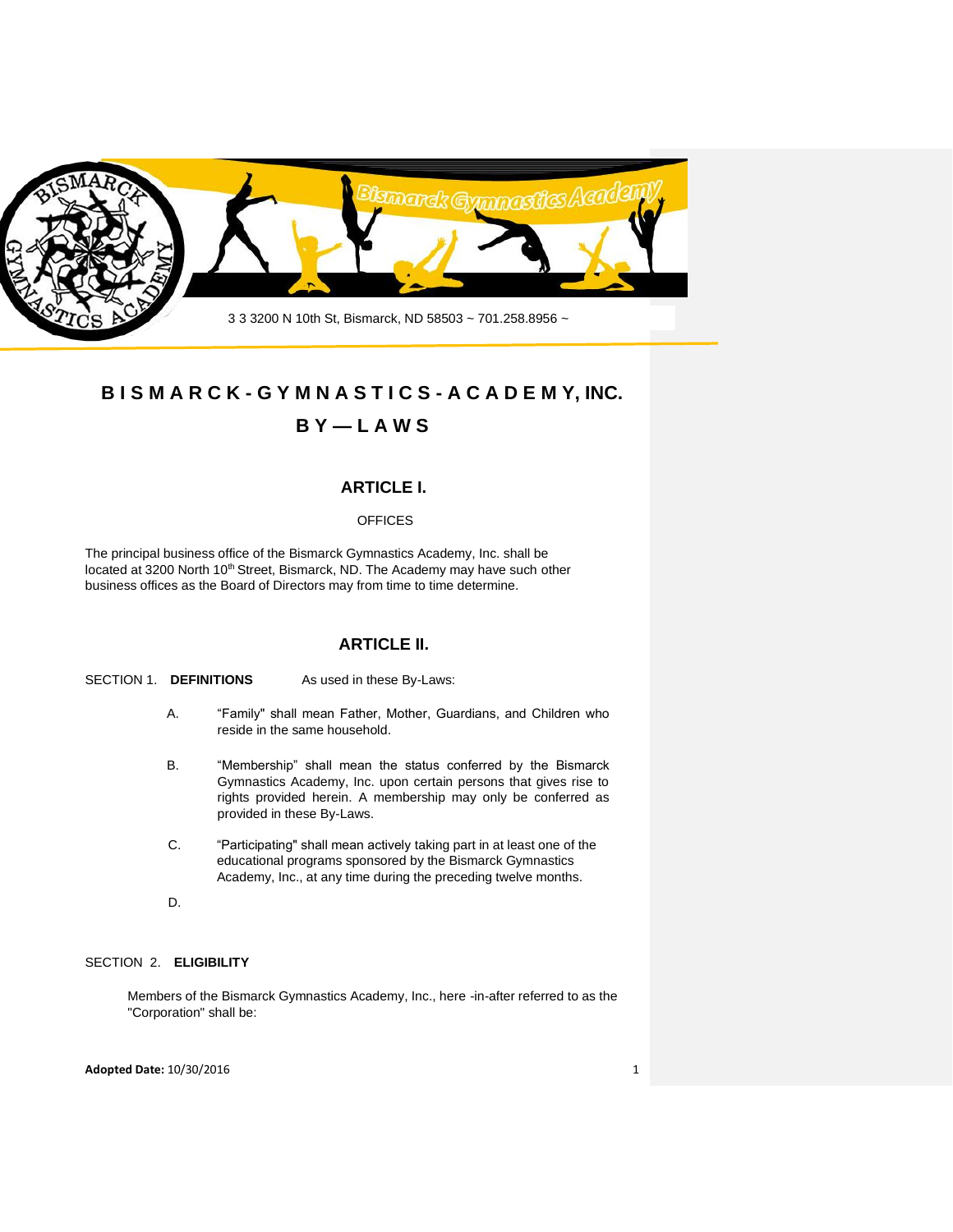A. The parents or guardians of any child participating in the gymnastics program sponsored by the Corporation. Anyone family shall be entitled to only one membership regardless of the number of children participating in a program sponsored by the Corporation, and shall entitle the holder to one (1) vote.

#### SECTION 3. **VOTING RIGHTS**

Each member in good standing, otherwise entitled to vote, will be entitled to one (1) vote on each matter submitted to the vote of the members.

#### SECTION 4. **TERMINATION OF MEMBERSHIP**

The Board of Directors, by vote of five (5) of the seven (7) members of the Board of Directors, may expel or suspend a member for cause after an appropriate hearing and by majority vote of those present at any regularly constituted meeting of the members .

#### SECTION 5. **TRANSFER OF MEMBERSHIP**

Membership in the Corporation is not transferable or assignable.

# **ARTICLE III**.

#### MEETINGS

#### SECTION 1. **ANNUAL MEETINGS**

There will be a designated annual meeting of the members to be held in Bismarck, ND.

### SECTION 2. **SPECIAL MEETINGS**

Special Meetings of the members may be called by the Chairperson, the Board of Directors, or not less than ten percent (10%) of the members having voting rights, at a place to be designated by the Board of Directors.

#### SECTION 3. **NOTICE OF MEETING**

Written, printed, or electronic notice stating the place, date, and hour of any meeting of members shall be posted at the Corporation and on the Bismarck Gymnastics Academy website not less than ten (10) days nor more than fifty (50) days before the date of such meeting. In the case of a special meeting or when required by statute or these By-Laws, the purpose or purposes for which the meeting is called shall be stated in the notice. Such notice shall be deemed to be delivered when provided by written, printed, or electronic notification.

#### SECTION 4. **QUORUM**

In the event of an annual meeting, notice must be provided as described in Section 3 and the majority of those participating members present at a meeting constitutes a quorum.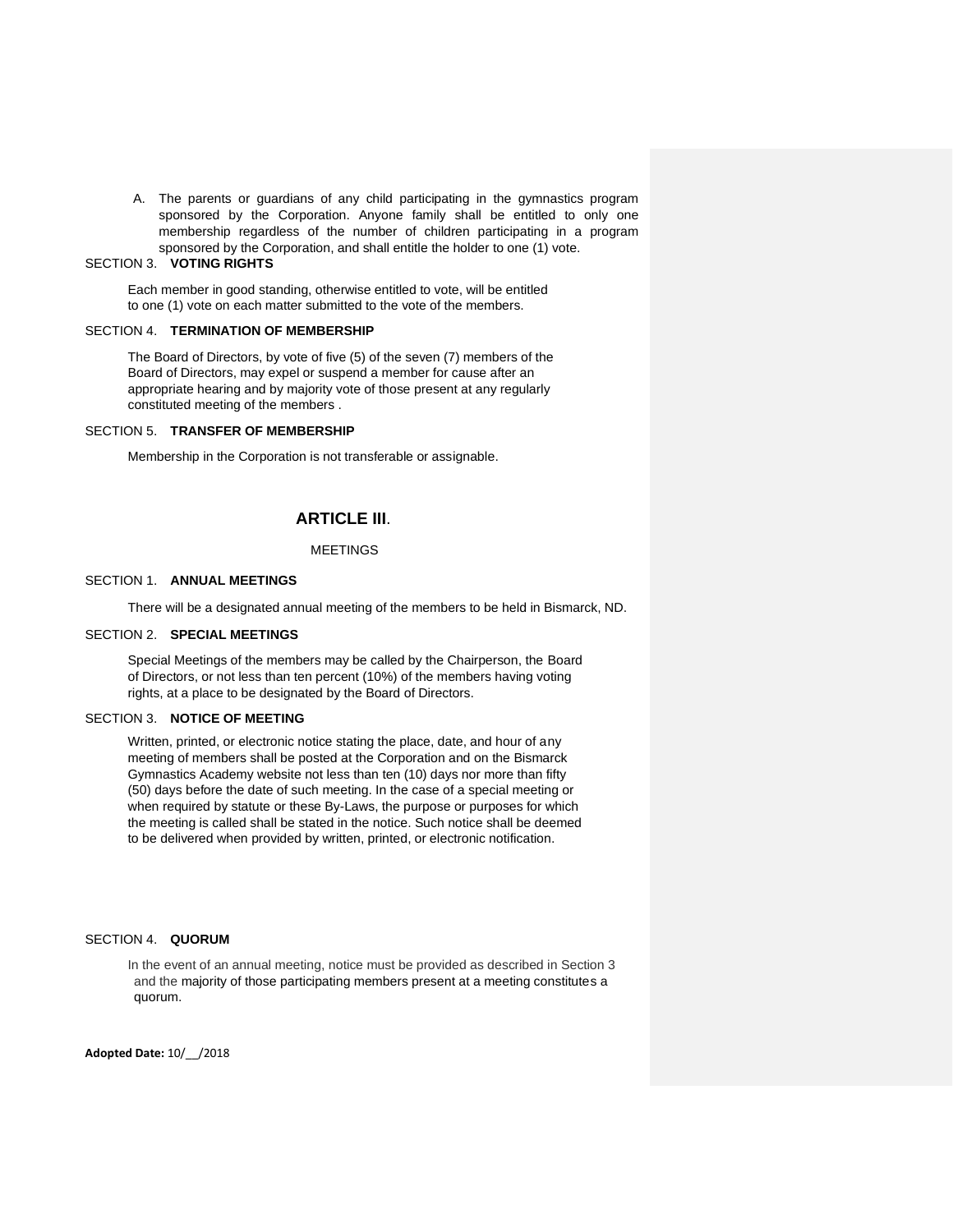In a meeting called by the Chairperson, or the Board of Directors notice must be provided as described in Section 3 and the majority of those participating members present at a meeting constitutes a quorum.

In the event of a special meeting called by the members, the Members hold ten percent (10%) of the votes either in person or by proxy, this shall constitute a quorum at such member meeting. If a quorum is not present, a majority of the members present may adjourn the meeting.

#### SECTION 5. **PROXIES**

At any meeting of the members, a member entitled to vote may by proxy executed in writing and dated by the member or by his duly authorized attorneyin-fact. No proxy shall be valid after ten (10) days from the date of its execution.

# **ARTICLE IV.**

#### BOARD OF DIRECTORS

### SECTION 1. **GENERAL POWERS**

The affairs of the Corporation shall be governed by its Board of Directors. Board of Directors must be members and cannot be an employee of the Corporation.

#### SECTION 2. **SPECIFIC POWERS**

In addition to the general powers of the Board of Directors to manage the affairs of the Corporation, the Board of Directors shall hire and supervise a management staff for the Corporation's gymnastics educational program.

#### SECTION 3. **NUMBER, TERM, AND QUALIFICATIONS**

The number of Board of Directors shall be seven (7). Two (2) or three (3) Board of Directors shall be elected at the annual meeting of the members. The term of office of each Board of Director shall be for three (3) years beginning January 1 and ending December 31 of the third following year. Board of Directors shall be limited to two consecutive terms followed by a one term hiatus prior to reappointment. Only one family member may serve on the Board of Directors during the same term.

### SECTION 4. **NOMINATIONS**

A nomination candidate to the Board of Directors will provide to the Board an application for the appointment to the Board and a biography 45 days prior to the annual meeting. The Board will provide the Corporation 30 day notice of applicants to the Board of Directors. Such notice will be deemed delivered by written or electronic notification.

# SECTION 5. **MEETINGS**

Regularly scheduled meetings of the Board of Directors may be held upon such notice as the Board of Directors shall determine. Special meetings of the Board of Directors may be called by the Chairperson or at the request of any three (3) Board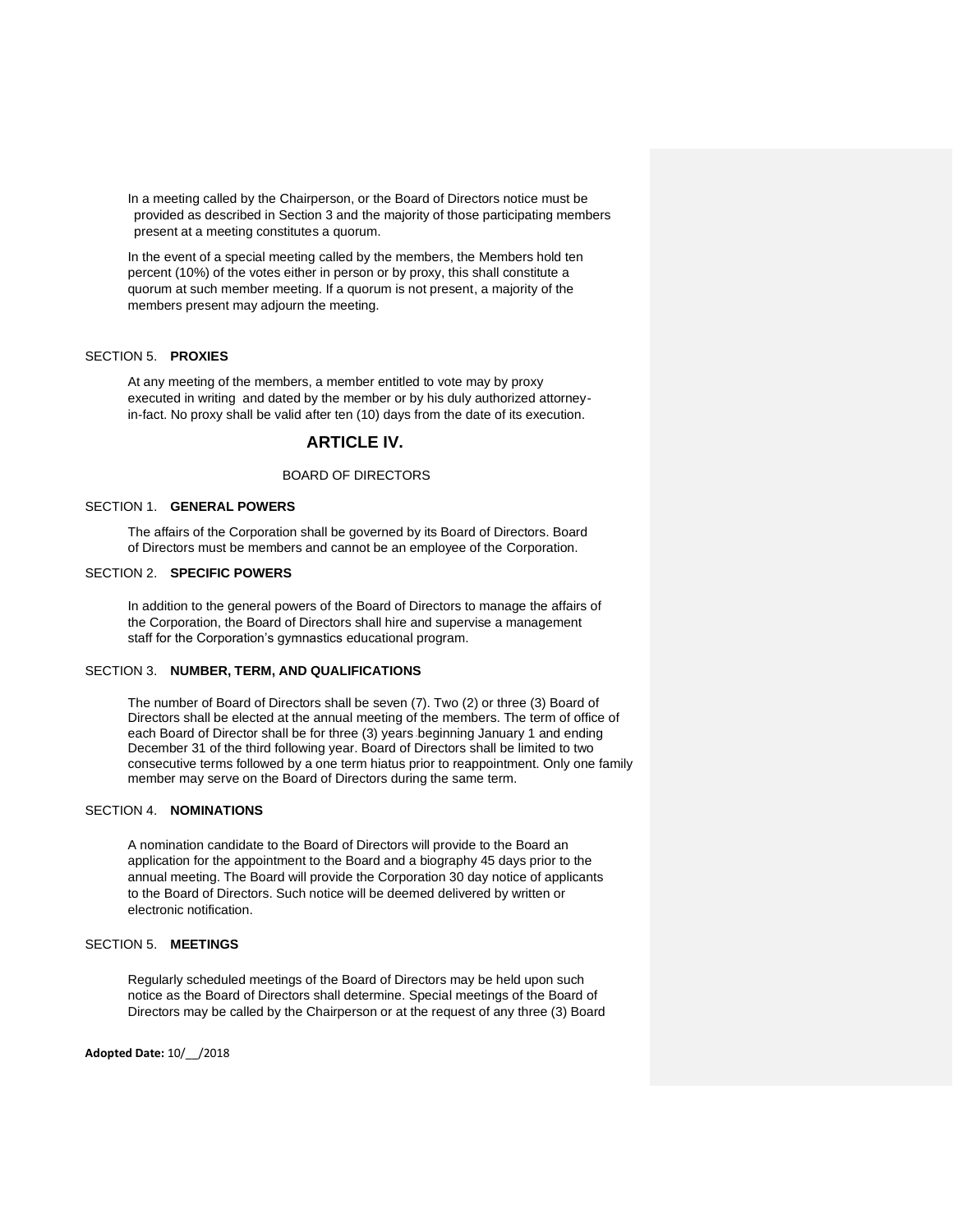of Directors, and shall be held at the principal office of the Corporation or at such other place as the Board of Directors may determine.

## SECTION 6. **NOTICE**

Notice of any special meeting of the Board of Directors shall be given at least two (2) days previously thereto verbally, written, or electronic notice. Any Board of Director may waive notice of such meeting. The attendance of a Board of Director at any meeting shall constitute a waiver of notice of such meeting, except where a Board of Director attends a meeting for the express purpose of objecting to the transaction of any business because the meeting is not lawfully called or convened. The business to be transacted at the meeting need not be specified in the notice of such meeting, unless required by law or these By-Laws.

#### SECTION 7. **QUORUM**

A majority of the Board of Directors shall constitute a quorum for the transaction of business at any meeting of the Board of Directors, but if less than a majority of the Board of Directors are at a meeting and if a quorum is not present the meeting will be immediately adjourned.

#### SECTION 8. **BOARD DECISIONS**

The act of the majority of the Board of Directors present at a meeting at which a quorum is present shall be the act of the Board of Directors unless the act of a greater number is required by law or these By-Laws.

#### SECTION 9. **VACANCIES**

Any vacancy occurring in the Board of Directors shall be appointed by the Board of Directors. A Board of Director appointed to fill a vacancy shall serve for the unexpired term of his predecessor in office.

#### SECTION 10. **COMPENSATION**

Board of Directors as such shall not receive any stated salaries for their services. By vote of the Board of Directors, expenses of any Board of Director or member authorized and incurred in furtherance of the objective of the Corporation may be reimbursed.

# SECTION 11. **REMOVAL**

Any Board of Director may be removed with a majority vote, whenever, in its judgment, the best interests of the corporation would be served by such removal; or if any member misses three (3) consecutive meetings without notification.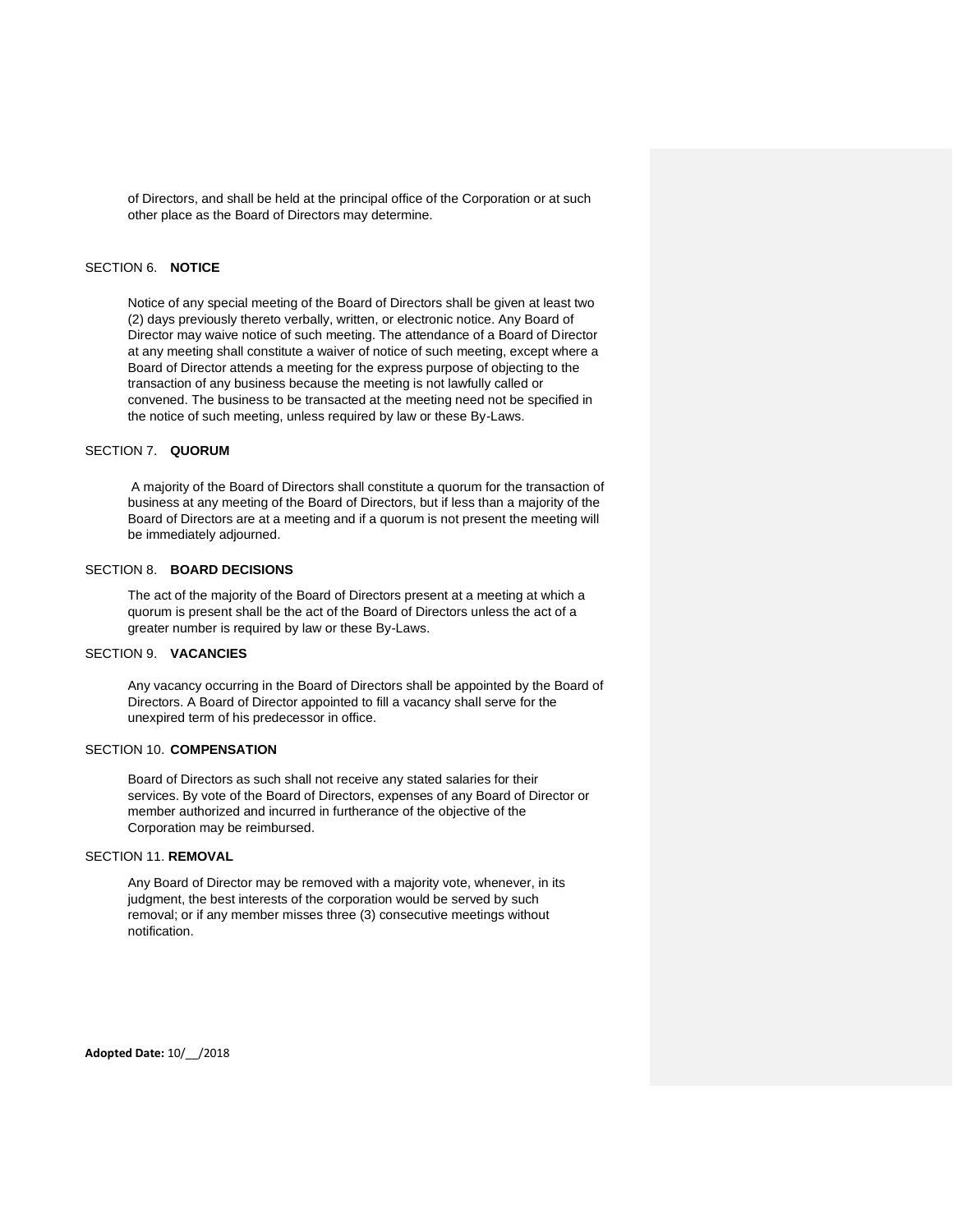# **ARTICLE V.**

#### **OFFICERS**

#### SECTION 1. **ELIGIBILITY**

The officers of the Corporation shall be a Chairperson, a Vice-Chairperson, a Secretary, a Treasurer, and such other officers as may be elected in accordance with the provisions of this article. The Board of Directors may appoint or elect such other officers, as it shall deem desirable, such officers to have the authority and perform the duties prescribed by the Board of Directors.

#### SECTION 2. **ELECTION AND TERM OF OFFICE**

The officers of the Corporation shall be elected annually by the Board of Directors at the January meeting of the Board of Directors. New officers may be created and filled at any meeting of the Board of Directors.

# SECTION 3. **POWERS AND DUTIES**

The officers shall have such powers and shall perform such duties as may be specified in resolutions or other directive of the Board of Directors. In the absence of such specifications, each officer shall have the power and authority and shall perform and discharge the duties of officers of the same title serving in non-profit corporations having the same or similar general purposes and objective as this Corporation. In any case, the Chairperson shall preside over all the Board meetings and be an ex-officio member of all committees, the secretary shall keep or cause to be kept, true and accurate minutes and other books of record of all acts and proceedings of the Corporation, and the treasurer shall ensure that the books and records of account or the Corporation are correct and complete. In the absence of the Chairperson, the Vice-Chairperson shall have all the powers and perform all the duties of the Chairperson.

# SECTION 4. **VACANCIES**

A vacancy in any office because of death, resignation, removal, disqualification, or otherwise, may be filled by the Board of Directors for the unexpired portion of the term.

# SECTION 5. **REMOVAL**

Any officer elected or appointed by the Board of Directors may be removed from such officer position with a majority vote, whenever, in its judgment, the best interests of the Corporation would be served by such removal.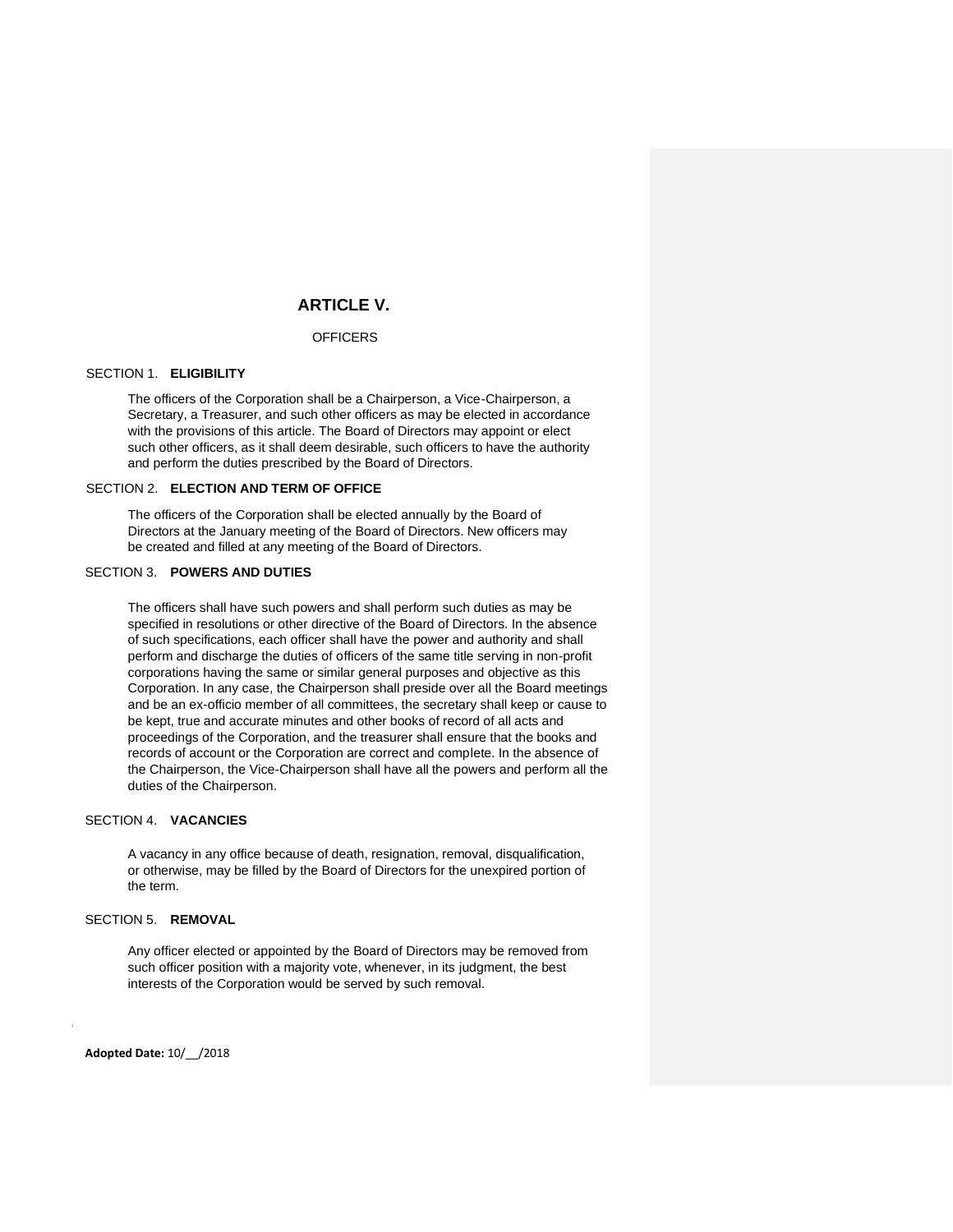# **ARTICLE VI.**

#### COMMITTEES

# SECTION 1. **COMMITTEES**

The Board of Directors may designate one or more committees, each of which shall consist of one (1) or more Board of Directors and member volunteers. Each committee shall exercise the authority specifically delegated to it by the Board of Directors. The chairperson is ex officio of each committee created*.* All final decisions referred to a committee created under this provision shall be made by the Board of Directors.

#### SECTION 2. **PORTIFOLIOS**

Each member of the Board of Directors will be given a portfolio for a gym activity or fundraiser.

# **ARTICLE VII.**

#### CONTRACTS, CHECKS, DEPOSITS, AND FUNDS

# SECTION 1. **CONTRACTS**

The Board of Directors may authorize any officer or officers, agent or agents of the Corporation, in addition to the officers so authorized by these By-Laws to enter into any contract or execute and deliver any instrument in the name of and on behalf of the Corporation, and such authority may be general or may be confined to specific instances or activities.

#### SECTION 2. **CHECK, DRAFTS, OR ORDERS**

All checks, drafts, or orders for the payment of money, notes or other evidence of indebtedness issued in the name of the Corporation, shall be signed by such officer or officers, agent or agents of the Corporation, and in such manner as shall from time to time be determined by the Board of Directors. In the absence of such determination by the Board of Directors, such instrument shall be signed by the Treasurer and countersigned by the Chairperson of the Corporation.

### SECTION 3. **DEPOSITS**

All funds of the Corporation shall be deposited to the credit of the Corporation in such banks or other financial institutions and in such manner as the Board of Directors may select.

# SECTION 4. **AUTHORITY TO ACCEPT FUNDS FROM OTHERS**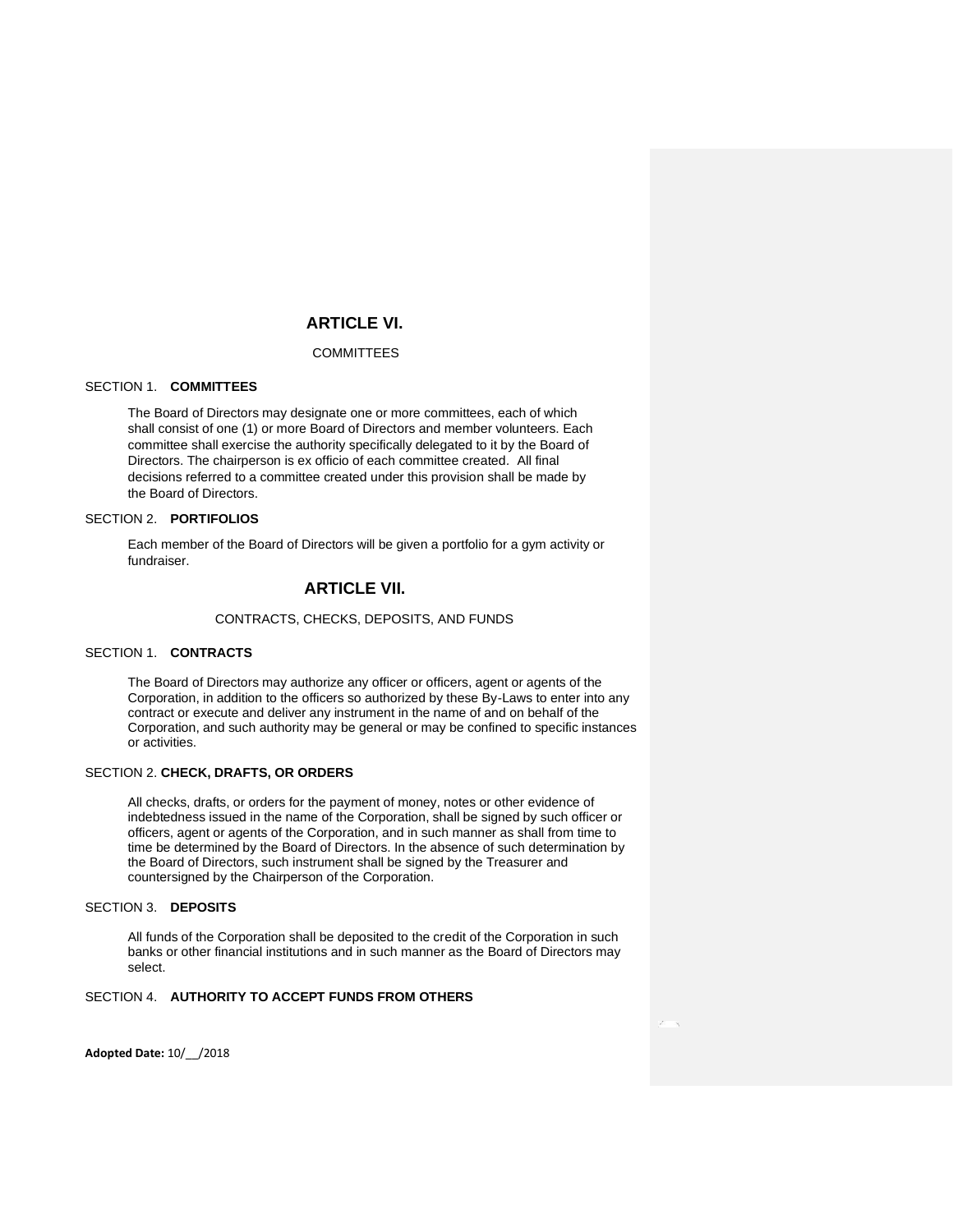The Board of Directors may accept on behalf of the Corporation any contribution, gift, grant, bequest, or devise for any purpose of the Corporation.

# **ARTICLE VIII.**

## BOOKS AND RECORDS

The Corporation shall keep correct and complete books and records of the account and shall also keep minutes of the proceedings of its members, Board of Directors, and committees. The Corporation shall maintain a record at its office of the names and addresses of all members entitled to vote. All books and records of the Corporation may be inspected by any member or his agent or attorney for any proper purpose at any reasonable time.

# **ARTICLE IX.**

# FEES

### SECTION 1. **FEES**

The Board of Directors shall determine from time to time the fees to be charged in the services provided by the Corporation and shall give no less than 30 day notice to the members.

#### SECTION 2. **PAYMENTS OF FEES**

Fees shall be paid in advance for the time periods specified by the Board of Directors.

### SECTION 3. **DEFAULT AND TERMINATION**

When any member is in default of payment of fees for the specified time period for which the payment of fees is applicable, the membership may thereupon be terminated by the Board of Directors**.** 

# **ARTICLE X.**

# WAIVER OF NOTICE

Whenever any notice is required to be given under the provisions of NDCC 10-33 or under the provisions of the Articles of Incorporation of By-Laws of the Corporation, a waiver thereof in writing signed by the person or persons entitled to such notice, whether before or after the time stated therein, shall be deemed equivalent to the giving of such notice.

# **ARTICLE XI.**

#### AMENDMENTS OF BY-LAWS

These By-Laws may be altered, amended, or repealed and new By-Laws may be adopted by a majority of the members present at any annual or special meeting, if written, printed, or